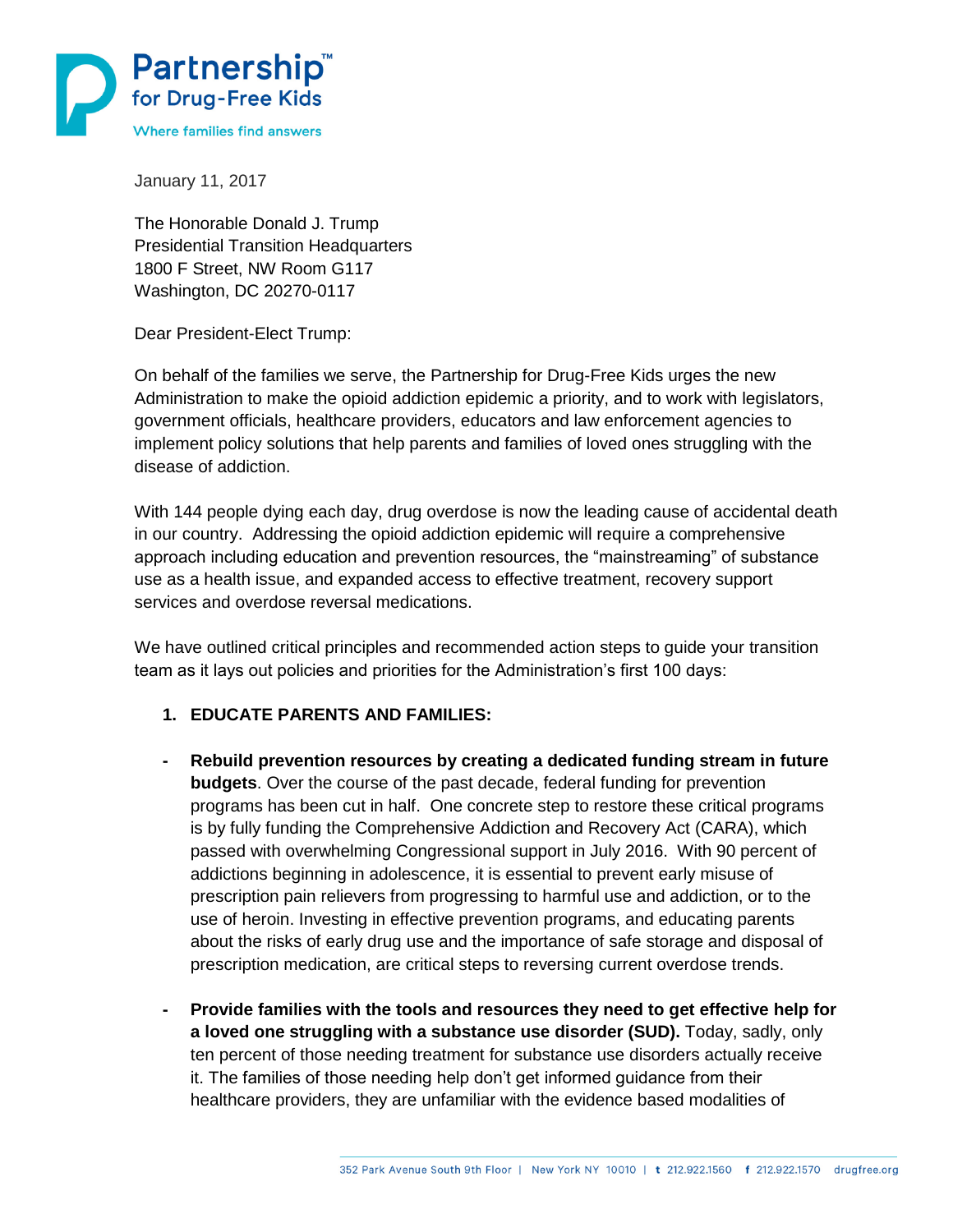treatment that are available and too often rely on ineffective programs, and they struggle to find the financial resources necessary to pay for treatment. Both online and offline resources exist for parents and other caregivers trying to navigate our cumbersome and confusing treatment system, but those resources require support and promotion to families in need.

- **2. WORK WITH THE DEPARTMENT OF HEALTH AND HUMAN SERVICES -- AND OTHER RELEVANT AGENCIES AND DEPARTMENTS -- TO BRING PREVENTION, DIAGNOSIS AND TREATMENT OF SUBSTANCE USE INTO THE MAINSTREAM OF HEALTHCARE:**
- **- Require medical schools and residency programs to fully integrate addiction medicine, including the proper screening protocols and diagnosis of substance use disorders (SUD), into their curricula.** Despite its prevalence and tragic impact – addiction is linked to more than 70 diseases or conditions and accounts for a third of inpatient hospital costs – addiction medicine (along with pain management) is rarely taught in medical school or residency training. According to the National Center on Addiction and Substance Abuse at Columbia University, of the 985,375 practicing physicians in the United States, only about 1,200 are trained in addiction medicine. As a result, many physicians do not see substance use (particularly early use in adolescence) as a health issue, but as a social phenomenon or even a moral failing, and so miss crucial opportunities to screen and identify at-risk patients, and to refer them for counseling or appropriate treatment. (While Screening, Brief Intervention and Referral to Treatment, or SBIRT, is an effective protocol, too many providers resist applying it in clinical settings.) Additionally, Continuing Medical Education (CME) in addiction medicine and pain management should be required as a condition of renewing medical licenses to prescribe scheduled medications.
- **- Promote adoption in clinical settings of tools and procedures that have been shown to reduce misuse of prescription medications and the harm associated with misuse:**
	- o Insist that prescribers of powerful pain relievers consult the **CDC's recent guideline** for prescription of opioids for chronic pain;
	- o Link state-based **Prescription Drug Monitoring Programs (PDMPs)** in an inter-operative, real-time national network, allowing prescribers to identify "doctor shoppers" and those in need of treatment for opioid addiction;
	- o Expand the availability of **Medication-Assisted Treatment (MAT),** an insufficiently understood and accessible option for treating opioid dependency. Today, there are a limited number of doctors able to prescribe these medications.

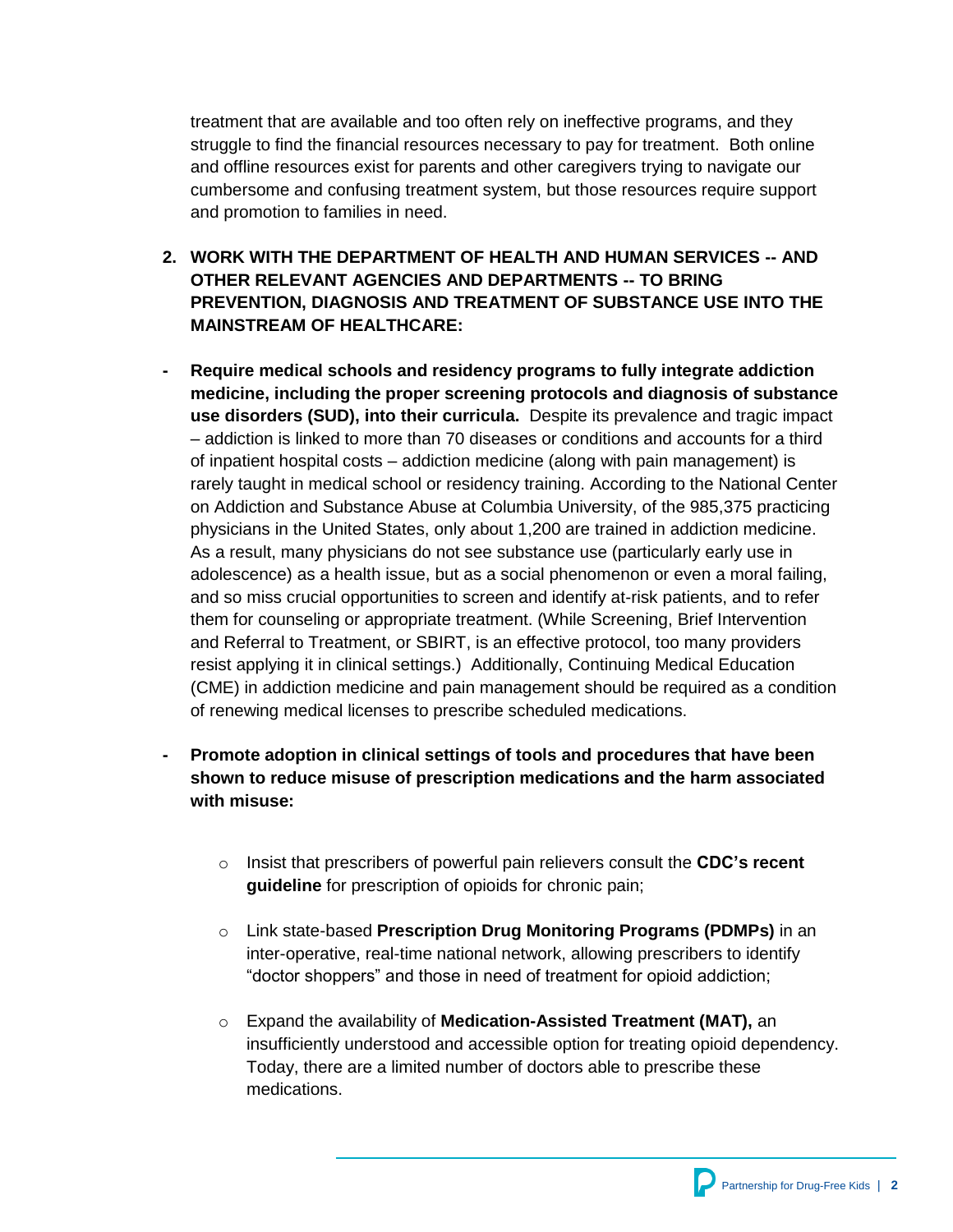- $\circ$  Increase the number of parents, law enforcement officials and first responders who are trained to administer **naloxone** to reverse overdose. The distribution of naloxone kits should be accompanied by education on the nature of opioid addiction as well as information on how to connect the person whose life has been saved with an effective treatment program.
- **- Expand access to, and enforce parity coverage of, effective and affordable treatment.** At the same time that we educate parents and caregivers to navigate our challenging treatment system, we must improve access to that treatment so that everyone struggling with a substance use disorder can get the help they need as early in their substance use trajectory as possible. One of the most visible and painful aspects of today's opioid epidemic is the number of families who simply cannot find or pay for effective treatment for a loved one struggling with addiction. It is vital that Medication-Assisted Treatment (in combination with behavioral therapy) be made more widely available, and that effective treatment for opioid addiction be fully covered by insurers in compliance with the 2008 Mental Health Parity and Addiction Equity Act. Insurance companies have an obligation to cover substance use treatment properly within their health plans – and they must be held to that obligation through government oversight.
- **- Promote and support workplace programs that address substance use disorders among employees and their dependents as a health issue, providing confidential counseling and treatment, support for recovery and non-prejudicial hiring practices.** Among the reasons that individuals in need of treatment do not seek and receive it is the fear of job loss, or of a compromised career path. Working through the Department of Labor and within the federal workforce itself, the federal government can exert significant influence on the ways in which those struggling with substance use disorders can be helped without cutting off their means of support or sense of purpose.

In addition to these concrete steps, your Administration can make great strides in addressing the opioid epidemic via thoughtful use of the "bully pulpit," stressing repeatedly that (a) the opioid epidemic is a problem requiring close coordination across the federal bureaucracy and the enlistment of cooperation from both public and private sectors; (b) the epidemic is but one extreme symptom of a systemic failure to treat substance use a health issue rather than stigmatizing it as a moral failing or legal problem; and (c) to repair that systemic failure we must provide individuals and families struggling with addiction with comprehensive access to effective prevention, diagnostic, treatment and aftercare resources.